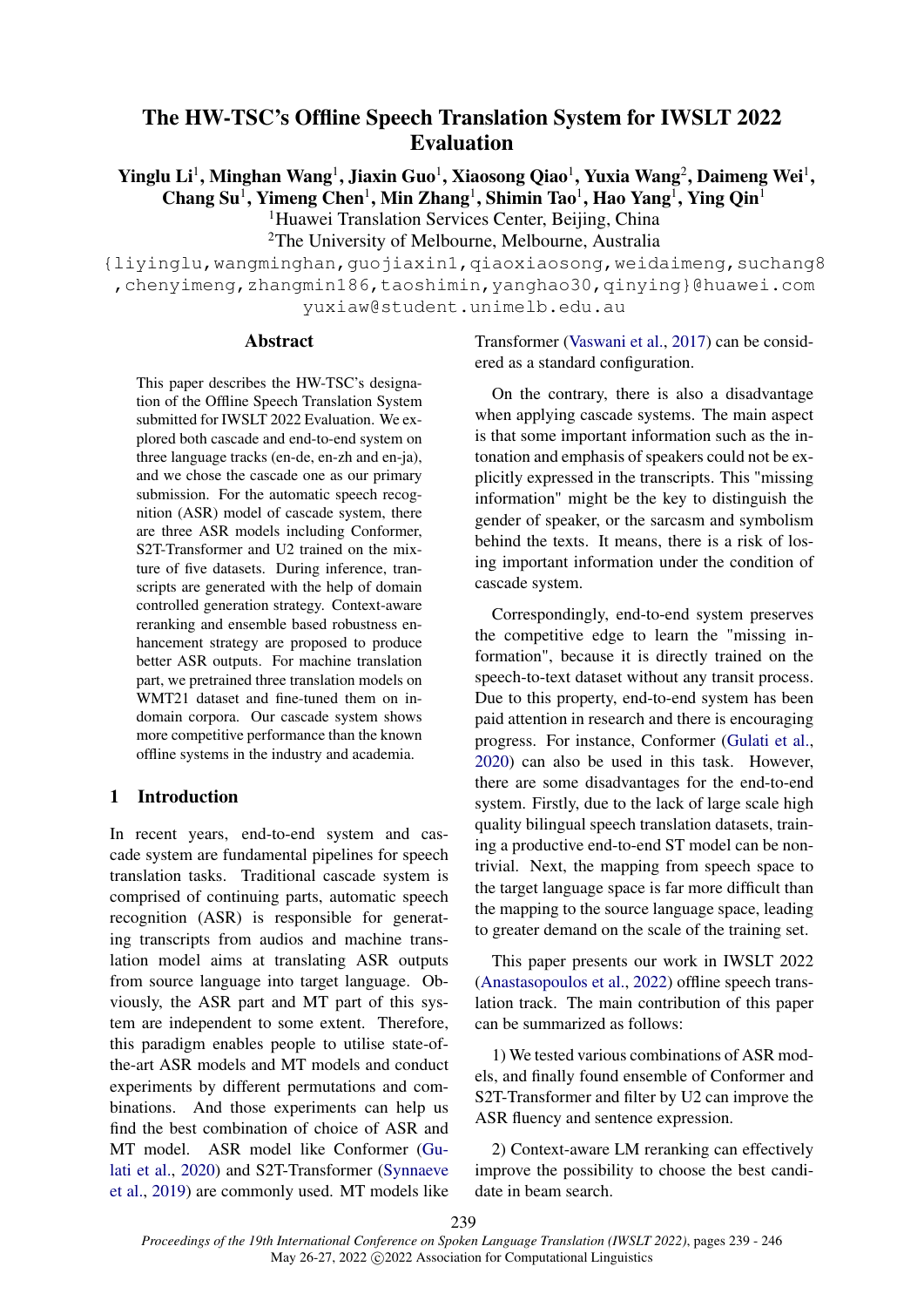<span id="page-1-0"></span>

| <b>Dataset</b> | <b>Number of Utterance</b> | Duration(hrs) |
|----------------|----------------------------|---------------|
| LibriSpeech    | 281,241                    | 960.85        |
| MuST-C         | 340,421                    | 590.67        |
| <b>IWSLT</b>   | 170,229                    | 254.41        |
| CoVoST         | 1362,422                   | 1802.52       |
| TEDLIUM3       | 268,214                    | 453.42        |

Table 1: Data statistics of our ASR corpora

<span id="page-1-1"></span>

|          | Language WMT Bilingual In-domain Text |      |
|----------|---------------------------------------|------|
| $En$ -De | 79M                                   | 459K |
| $En-Zh$  | 96M                                   | 590K |
| En-Ja    | 42M                                   | 552K |

Table 2: Data statistics of our MT corpora

# 2 Method

#### 2.1 Data Preparation and Preprocessing

There are five different datasets used in the training of our ASR models and ST models, such as MuST-C V2 [\(Cattoni et al.,](#page-6-2) [2021\)](#page-6-2), LibriSpeech[\(Panayotov et al.,](#page-6-3) [2015\)](#page-6-3), TED-LIUM 3 [\(Hernandez et al.,](#page-6-4) [2018\)](#page-6-4), CoVoST [\(Wang et al.,](#page-7-2) [2020\)](#page-7-2), IWSLT, as described in the left sub-plot of Figure [1.](#page-3-0) For the training dataset we extracted 80-dimensional filter bank features from the raw waveform firstly. Then, the dataset was cleaned in a fine-grained process. The training set was filtered on the criteria of absolute frame size (within 50 to 3000), number of tokens (within 1 to 150) and speed of the speech (within  $\mu(\tau) \pm 4 \times \sigma(\tau)$ ), where  $\tau = \frac{\text{\# frames}}{\text{\# tokens}}$ . The detailed attributes such as the number of utterance and the duration of training datasets are shown in table [1.](#page-1-0) For test set, each TED talk was segmented into several utterances (no more than 20 seconds) with the officially provided segmentation tool (LIUM\_SpkDiarization.jar).

We use the exactly same corpus to train our MT models following the configuration of [\(Wei et al.,](#page-7-3) [2021\)](#page-7-3), with the scale of the dataset showing in Tabel [2.](#page-1-1)

#### 2.2 Automatic Speech Recognition

There are three types of basic ASR models Conformer [\(Gulati et al.,](#page-6-0) [2020\)](#page-6-0), S2T-Transformer [\(Synnaeve et al.,](#page-7-0) [2019\)](#page-7-0) and U2 [\(Zhang et al.,](#page-7-4) [2020\)](#page-7-4) used to recognize the speech and get transcripts. The first two models are standard autoregressive ASR models built upon the Transformer architecture [\(Vaswani et al.,](#page-7-1) [2017\)](#page-7-1). The last one is a unified model that can perform both streaming and non-streaming ASR, supported by the dynamic chunking training strategy [\(Zhang et al.,](#page-7-4) [2020\)](#page-7-4). During the training and decoding process, there are three important strategies we used to generate ASR results of these models as follows.

Domain controlled training and decoding By observing the corpus in the training set, we find that the style of text and the domain of the speech can be different between each dataset. Although the model is able to learn such difference implicitly, there are still some confusing patterns like case sensitivity and existence of punctuation that can not be easily learned. Therefore, we add the domain tag as the prefix token, acting as a known condition to guide the model to generate texts in required domain and style. It means, the model can learn the pattern given more prior knowledge. For example, the tag "<MC>" provides an instruction to the model to generate texts in the MuST-C style, or we can also use <LS> to make the model to generate LibriSpeech alike transcripts. The strategy also had a positive effect in our offline task submission of IWSLT 2021 [\(Wang et al.,](#page-7-5) [2021\)](#page-7-5). For Conformer and S2T-Transformer, since they are autoregressive generative models, we simply use the domain tag as the prefix token. However, this is not feasible for U2 with the CTC decoder. Therefore, we propose to first encode the domain tag with the inputembedding of the attention-based decoder of U2, then, adding the encoded tag to the down-sampled features element-wise, being together fed into attention layers of the encoder.

Context-aware LM reranking In order to take benefits from both Conformer and S2T-Transformer which has different model architecture, we ensemble them by averaging the predicted probabilities while generation. However, the ensemble doesn't solve a key problem comes from the independence assumption on each utterance. In other words, we translate each utterance in a TED talk speech independently without considering context information, which often cause inconsistent prediction on named entities such as person names. To this end, we adopt a language model (LM) to rerank beam candidates conditioned on a fixed length window of generated contexts.

Specifically, a Transformer-LM was trained on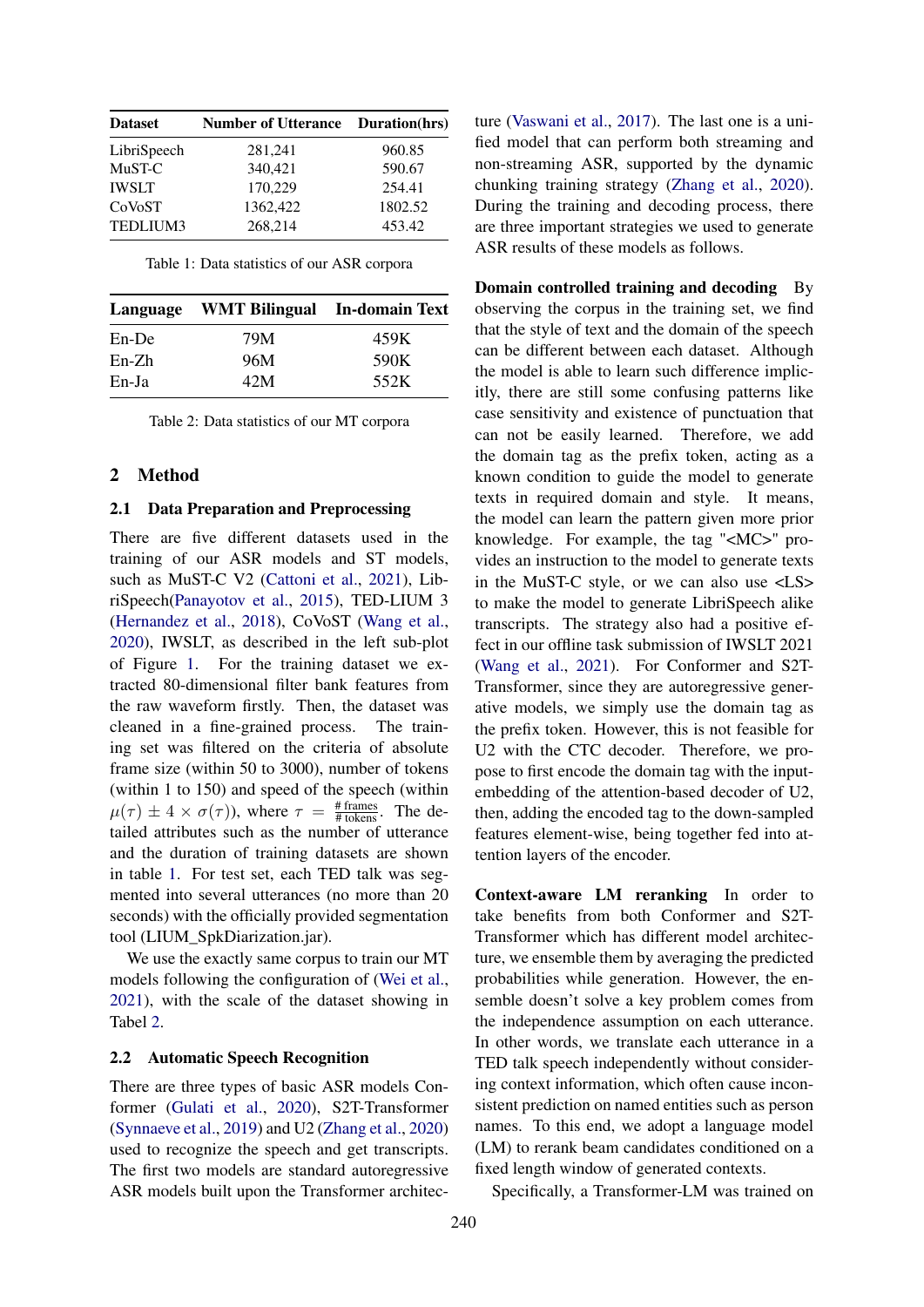<span id="page-2-0"></span>Algorithm 1 Context-aware LM reranking

| Require: ASR, LM, context length, beam size,                                |
|-----------------------------------------------------------------------------|
| utterance list: $\phi$ , Q, N, k, U                                         |
| Initialize: Context Buffer $C \leftarrow \{\}$                              |
| Initialize: utterance index $i \leftarrow 0$                                |
| while $i \neq  U -1$ do                                                     |
| $\hat{Y}, P_{\phi} \leftarrow \phi(u_i, k)$ : propose candidates            |
| if $i < N$ then                                                             |
| $P_O \leftarrow Q(\hat{Y}, C)$                                              |
| else                                                                        |
| $P_Q \leftarrow Q(\hat{Y}, C_{[-N:]})$                                      |
| end if                                                                      |
| $\hat{y}^* \leftarrow \arg \max_{\hat{y}} \sum_{m \in \{Q, \phi\}} w_m P_m$ |
| $C \leftarrow C \cup \{\hat{y}^*\}$                                         |
| $i \leftarrow i + 1$                                                        |
| end while                                                                   |
| return $\,C$                                                                |
|                                                                             |

the WMT21 monolingual English dataset, providing the perplexity score of each ASR beam candidate from the ensemble models by taking  $N$  previous generated sentence into account,  $(N = 3)$ obtains the best result). This method is commonly used to optimize document-level translation [\(Yu et al.,](#page-7-6) [2020\)](#page-7-6). A detailed explanation is presented in Algo [1](#page-2-0) and the right sub-plot of Figure [1,](#page-3-0) which actually works like performing context-aware greedy search in the sentence-level. Besides the PPL (converted to the log probability) estimated by the LM, we also take the log probability of each beam candidate output by ASR models into account, combining them with a weighted sum (best combination searched in the experiment:  $w_{LM} = 0.6, w_{ASR} = 0.4$ ).

# Ensemble based robustness enhancement strat-

egy Compared with ASR results generated from different ASR models, an interesting pattern can be found that U2 prefers to predict blank lines when facing with some hard samples. Hard samples, such as laughter and applause always confused S2T-Transformer and Conformer and they are more likely to output incorrectly. For instance, S2T-Transformer always outputs "*thank you very much indeed*" and Conformer generates "*There's many a slip, twixt cup and the lip.*" when the input is the audio which contained only the applause of audiences. This phenomenon can be explained by the reason that U2 is more robust to interference than S2T-Transformer and Conformer. Consequently, the strategy that U2 could be utilised to filter the noise of ASR results from Conformer and S2T-Transformer. In other words, we extracted the blank lines of prediction of U2 as the standard to correct the results of other two models. The process provides our system with more robustness to non-speech or background noise.

#### 2.3 Machine Translation

In an cascade system, the input of machine translation (MT) model is the ASR results. In order to obtain the translated results, we use the WMT21 news corpora to train three individual MT models for each language (En-De, En-Zh, En-Ja). Then these MT models are fine-tuned on the combination of MuST-C and IWSLT dataset. After applying the MT models on the ensembling ASR results above, the final results, also called hypothesis were obtained in our experiment.

# 2.4 Multilingual E2E-ST

In the ene-to-end system, the ASR model and machine translation model trained on bilingual corpora are not the continents of the system. The E2E model can be directly trained on the bilingual/multilingual speech corpora. However, only MuST-C and COVOST provides the translation of some language pairs, which might not be enough. Therefor, we propose to use the MT model to generate translations in specific language for all ASR training corpora, and then combined them together including the ASR (English) text, tagged with domain and language abbreviations like "<MC\_en>", "<LS\_zh>", etc. This is commonly considered as sequence level knowledge distillation (KD) [\(Kim and Rush,](#page-6-5) [2016\)](#page-6-5). Next, a multilingual speech translation (ST) model is trained on the corpora, which can be used in both ASR and translation in an end-to-end paradigm by giving required language and domain tag.

# 3 Experiments

# 3.1 Settings

Model Configurations Sentencepiece [\(Kudo](#page-6-6) [and Richardson,](#page-6-6) [2018\)](#page-6-6) is utilised for tokenization on ASR texts with a learned vocabulary restricted to 20000 sub-tokens. ASR models are configured as:  $n_{\text{encoder\_layers}} = 16$ ,  $n_{\text{decoder\_layers}} = 6$ ,  $n_{\text{heads}} =$ 16,  $d_{\text{hidden}} = 1024$ ,  $d_{\text{FFN}} = 4096$  for Conformer,  $n_{\text{encoder\_layers}} = 12$ ,  $n_{\text{decoder\_layers}} = 6$ ,  $n_{\text{heads}} = 16$ ,  $d_{\text{hidden}} = 1024$ ,  $d_{\text{FFN}} = 4096$  for S2T-Transformer and  $n_{\text{encoder\_layers}} = 12$ ,  $n_{\text{decoder\_layers}} = 6$ ,  $n_{\text{heads}} =$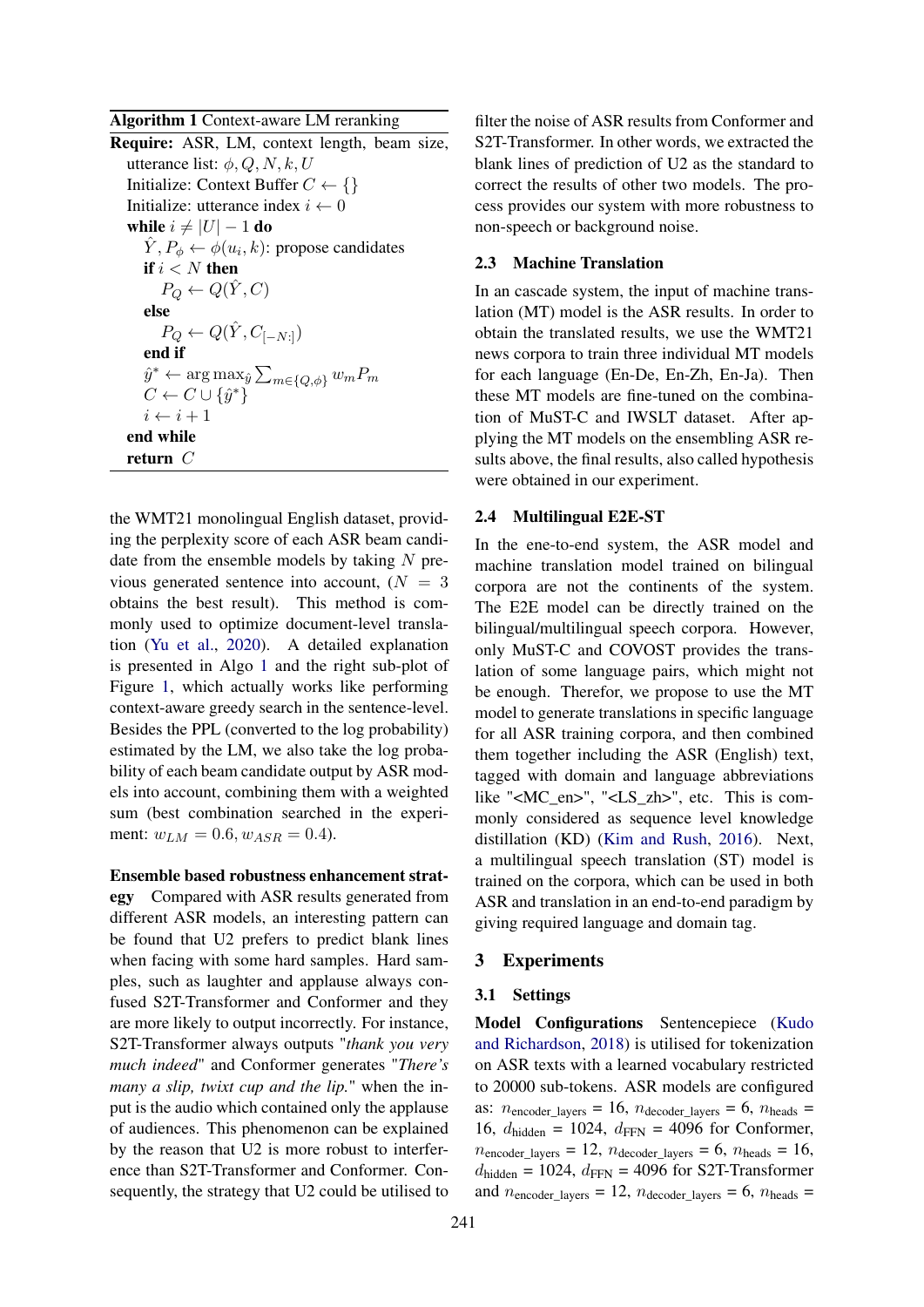<span id="page-3-0"></span>

<span id="page-3-2"></span>Figure 1: This figure presents the example of the training of our ASR models (left) as well as the inference of our cascade system (right). In the example of inference, input features and domain tags are feed into ASR models, being decoded by the ensemble of Conformer and S2T-Transformer and cleaned by U2. Then, beam candidates (k=3 here) are scored together with contexts (6 to 8) by the language model. Finally, the optimal candidate is selected according to modulated scores and becomes the new context.

| <b>ASR Model</b>             |       |      | CoVoST MuST-C TEDLIUM3 LibriSpeech |      |
|------------------------------|-------|------|------------------------------------|------|
| Conformer                    | 11.27 | 631  | 5.33                               | 4.39 |
| S <sub>2</sub> T-Transformer | 13.46 | 9.01 | 6.30                               | 5.67 |
| 112                          | 14.68 | 9.71 | 11.93                              | 5.79 |

Table 3: Comparison of wer scores of Conformer, S2T-Transformer and U2 trained on test sets of each individual dataset.

16,  $d_{\text{hidden}} = 1024$ ,  $d_{\text{FFN}} = 4096$  for U2. The NMT model has the standard Transformer-big configuration but with  $d_{\text{FFN}}$  set to 8192 [\(Ng et al.,](#page-6-7) [2019\)](#page-6-7). The language model is a standard Transformer language model with the configuration of:  $n_{\text{layers}}$  $= 12$ ,  $n_{\text{heads}} = 16$ ,  $d_{\text{hidden}} = 1024$ ,  $d_{\text{FFN}} = 4096$ . All models are implemented with fairseq [\(Ott](#page-6-8) [et al.,](#page-6-8) [2019\)](#page-6-8).

During the training of ASR models, we set the batch size to the maximum of 20,000 frames per card. Inverse sqrt is used for lr scheduling with warm-up steps set to 10,000 and peak lr set as 5e-4. Adam is used as the optimizer. All ASR models are trained on 8 V100 GPUs for 50 epochs. Parameters for last 5 epochs are averaged. Audio features are normalized with utterance-level CMVN for Conformer and S2T-Transformer, and with global CMVN for U2. All audio inputs are augmented with spectral augmentation [\(Park et al.,](#page-6-9) [2019\)](#page-6-9).

We followed the work of [Wei et al.](#page-7-3) [\(2021\)](#page-7-3) on the pretraining of all NMT models. All of them are fine-tuned on in-domain corpus for 10 steps.

We use the toolkit from the  $SLT$ .KIT<sup>[1](#page-3-1)</sup> for eval-

uation on all development set, which produces metrics including BLEU [\(Papineni et al.,](#page-6-10) [2002\)](#page-6-10), TER [\(Snover et al.,](#page-6-11) [2006\)](#page-6-11), BEER [\(Stanojevic](#page-7-7) [and Sima'an,](#page-7-7) [2014\)](#page-7-7) and CharacTER [\(Wang et al.,](#page-7-8) [2016\)](#page-7-8).

#### 3.2 Results

Comparison of ASR models on each individual dataset We tested three ASR models (Comformer, U2 and S2T-Transformer) on four individual test sets, CoVoST, MuST-C, TEDLIUM and LibriSpeech. In Table [3,](#page-3-2) Conformer shows the best results in each column, which are 11.27, 6.31, 5.33 and 4.39 WERs in each dataset. It is obvious that Conformer has the significant advantage compared to other two models. However, after manually evaluating some samples, we find that Conformer is easier to over-fit the training corpora. Therefore, we decide to ensemble it with the S2T-Transformer during inference.

Comparison of our approach on past years' test sets In Table [4,](#page-4-0) we tested the performance of our cascade system on datasets of all past years, by providing 6 metrics evaluated by the SLT.KIT toolkit. By comparing these results with our last

<span id="page-3-1"></span><sup>1</sup> https://github.com/jniehues-kit/SLT.KIT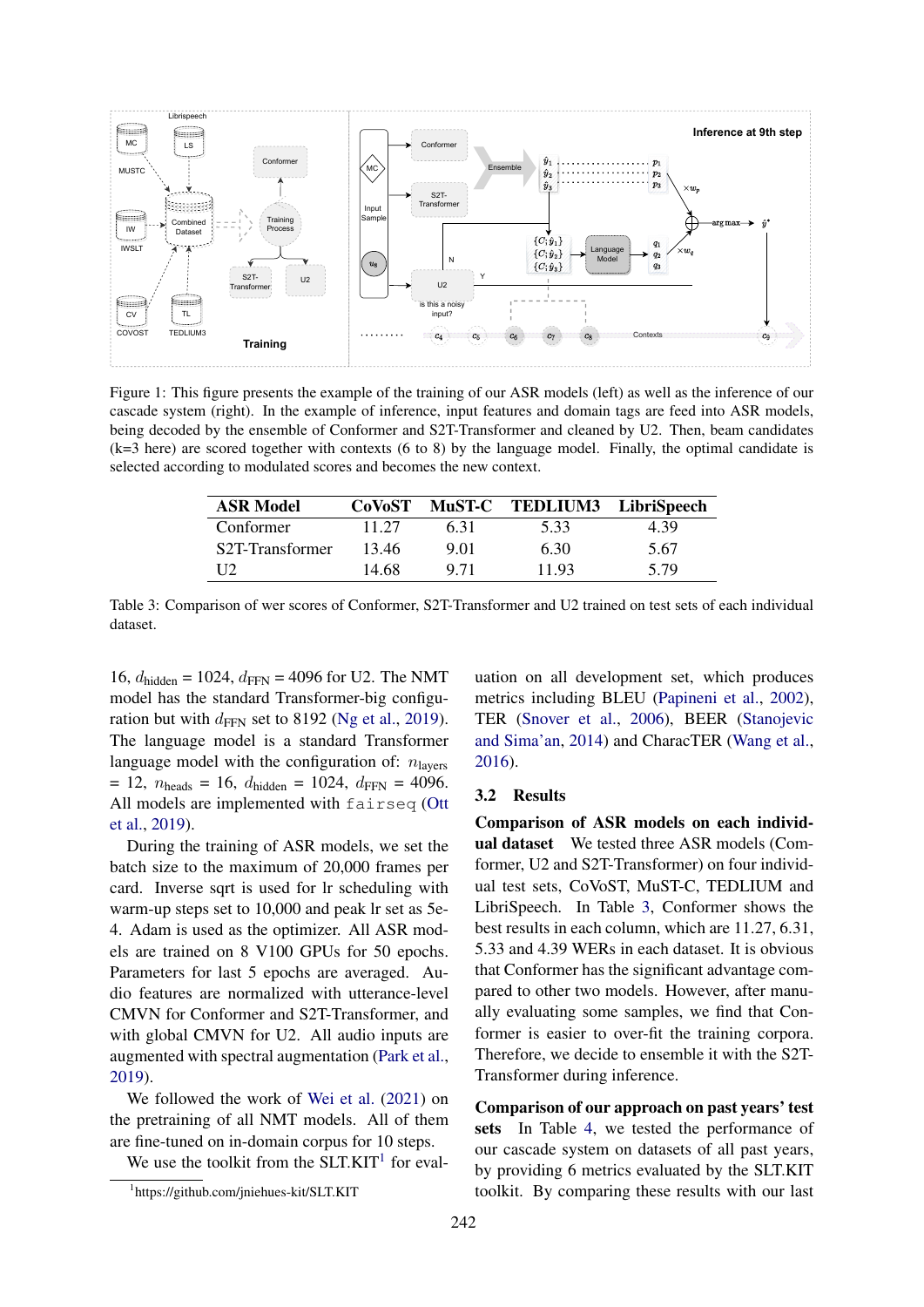<span id="page-4-0"></span>

| <b>SET</b>         | <b>BLEU</b>     | <b>BLEU</b> (last year) | TER   | <b>BEER</b> | <b>CharacTER</b> | $BLEU$ (ci) | TER(ci) |
|--------------------|-----------------|-------------------------|-------|-------------|------------------|-------------|---------|
| dev2010            | $27.19 (+1.19)$ | 26.00                   | 60.61 | 53.10       | 48.27            | 28.73       | 58.21   |
| tst2010            | $27.51(+1.14)$  | 26.37                   | 60.66 | 52.57       | 48.90            | 29.13       | 58.14   |
| tst2013            | $29.38(-0.51)$  | 29.89                   | 60.94 | 53.70       | 47.07            | 30.7        | 58.83   |
| tst2014            | $28(-0.03)$     | 28.03                   | 61.19 | 52.90       | 47.95            | 28.93       | 59.51   |
| tst2015            | $24.06 (+0.86)$ | 23.20                   | 77.89 | 50.20       | 50.86            | 24.94       | 76.77   |
| tst2018            | $23.12 (+0.99)$ | 22.13                   | 73.65 | 51.33       | 51.50            | 23.92       | 71.23   |
| tst2019            | 25.92           |                         | 62.11 | 52.22       | 48.96            | 27.13       | 60.08   |
| $tst2021$ (En-De)  | 27.5/21.2/39.9  |                         |       |             |                  |             |         |
| $tst2022$ (En-De)  | 24.2/20.8/33.5  |                         |       |             |                  |             |         |
| tst $2022$ (En-Zh) | 34.6/33.4/42.1  |                         |       |             |                  |             |         |
| $tst2022$ (En-Ja)  | 23.3/14.3/31.0  |                         |       |             |                  |             |         |

Table 4: Overall results comparison on dev and test sets from 2010 to this year with the full use of our strategies (The results of 2010-2019 are all in En-De). For the column of BLEU, we also presents the improvements compared to our last year's BLEU score. The lower part of the table presents our submission results in this year, values from left to right are BLEU-ref1, BLEU-ref2 and BLEU both, respectively.

years' report [\(Wang et al.,](#page-7-5) [2021\)](#page-7-5), we find that our strategy used in this year provides significant improvements on most of datasets, demonstrating their efficiency.

In order to illustrate the difference between ASR results of Conformer, S2T-Transformer and U2, we choose some representative cases in Tab [5.](#page-5-0) Case 1 presents three sentences generated from three ASR models given an audio segment which only contains background music and applause. Obviously Conformer and S2T-Transformer both outputs wrong sentences, because nothing should be generated in the decoding process. Contrarily, U2 outputs the blank line which indicates the robustness of the model itself. Case 2 provides the transcripts that Conformer and S2T-Transformer outputs the correct results. However, U2 made some mistakes on uppercase and punctuation marks even though the contents are generally correct, which shows that U2 is not sensible with case or punctuation; This actually caused by the multi-modality problem [\(Gu et al.,](#page-6-12) [2018\)](#page-6-12), which is faced by all non-autoregressive generation models. Since the prediction of each token are independently modeled in U2 (conditional independence assumption used by the CTC decoder), the prediction of tokens with one-to-many mappings (usually referred to as capitalism or existence of punctuation) can be difficult to learn without visible contexts (compared to autoregressive models). Case 3 presents that the results of Conformer and S2T-Transformer contains different errors. The Conformer misunderstood the "an ex-boyfriend"

for "a next boyfriend", and S2T Transformer made a mistake on "cuss words". By fixing the different mistakes, we successfully obtain the correct sentence in the ensemble results.

#### 3.3 Ablation

Effectiveness of context-aware reranking We investigated and demonstrated whether the context-aware ASR reranking strategy works well and the results are indicated in Table [6.](#page-5-1) As we can see, we experimented the weight combination like  $w_{LM} = \{0.0, 0.5, 0.6, 1.0\}$ ,  $w_{\text{ASR}} = \{1.0, 0.5, 0.4, 0.0\}$ , and several context length including  $N = \{3, 4, 5\}.$ 

The higher the  $w_{LM}$  is, the more contribution does the LM provides to the scoring. The ablation study shows that context length at 3 is the best choice for reranking, since the results with context length at 4 or 5 both indicates lower BLEU scores. We suspect that longer contexts often misleads the scoring processing due to the unstable estimation of PPL on beam candidates of current utterance, resulting in non-convincing reranked results. Meanwhile, we find that the best combination of the weight on LM and ASR is 0.6 and 0.4, indicating that scoring only with LM cannot always produce promising estimation on the quality of the sentence.

Performance of Translation models We used the ASR results generated from Conformer on MuST-C tst-COMMON dataset to measure the performance of two text MT models and an endto-end ST model, i.e. the MT model pretrained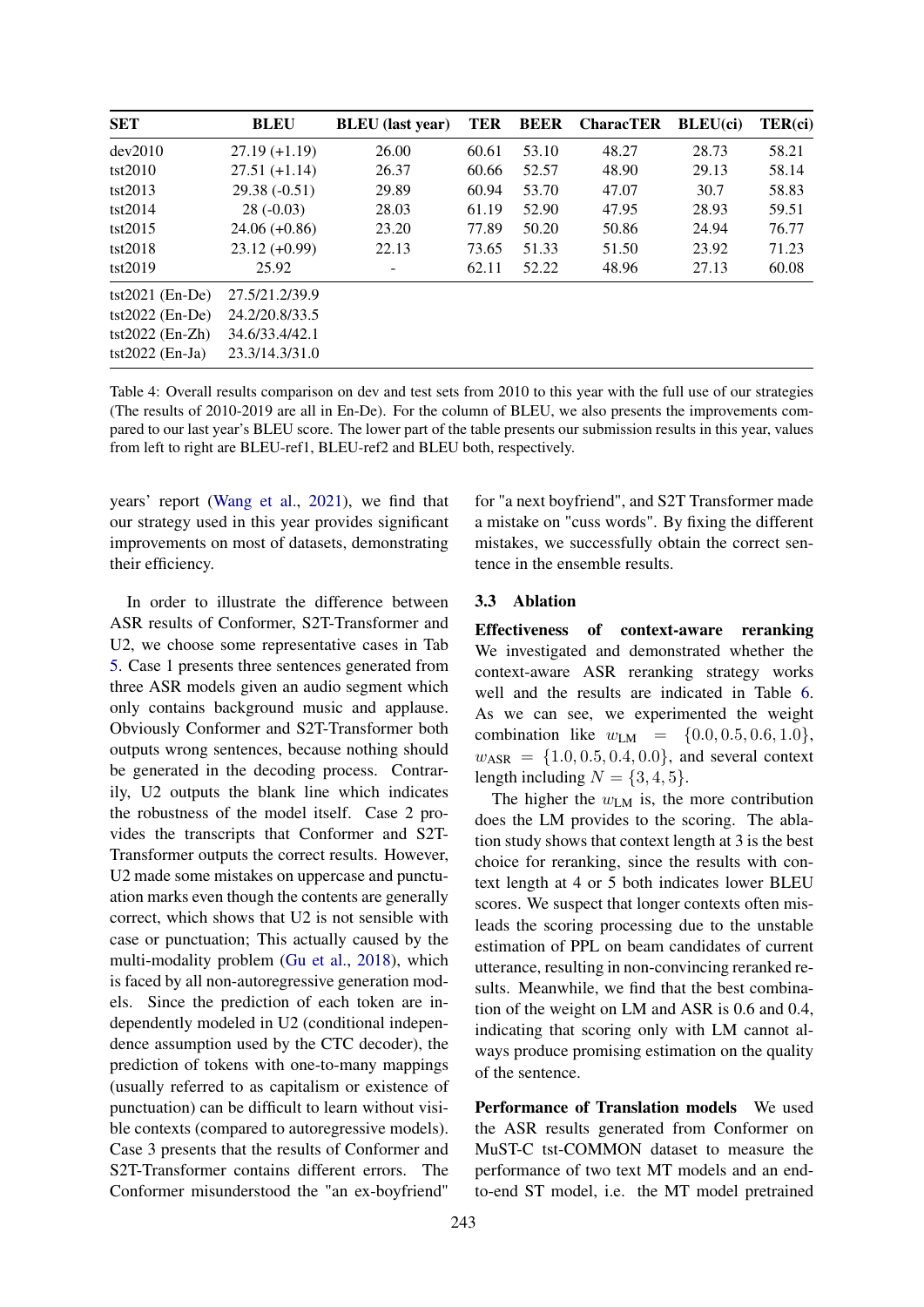<span id="page-5-0"></span>

| <b>ASR</b> model |                              | <b>Sentences</b>                                              |  |  |
|------------------|------------------------------|---------------------------------------------------------------|--|--|
|                  | <b>Conformer</b>             | There's many a slip, twixt cup and the lip.                   |  |  |
| Case 1           | <b>S2T-Transformer</b>       | Thank you very much indeed.                                   |  |  |
|                  | U <sub>2</sub>               |                                                               |  |  |
|                  | <b>Ensemble</b>              |                                                               |  |  |
|                  | <b>Conformer</b>             | <b>And I</b> predict that in 10 years, we will lose our bees. |  |  |
| Case 2           | S <sub>2</sub> T-Transformer | <b>And I</b> predict that in 10 years, we will lose our bees. |  |  |
|                  | U <sub>2</sub>               | and i predict that in ten years we will lose our bees         |  |  |
|                  | <b>Ensemble</b>              | <b>And I</b> predict that in 10 years, we will lose our bees. |  |  |
|                  | Conformer                    | the language that a next boyfriend taught you,                |  |  |
| Case 3           |                              | where you learned all the cuss words                          |  |  |
|                  | <b>S2T-Transformer</b>       | the language that an ex-boyfriend taught you,                 |  |  |
|                  |                              | where you learned all the cusp words                          |  |  |
| U <sub>2</sub>   |                              | the language that an ex-boy taught you or you                 |  |  |
|                  |                              | <i>learned all the cus words</i>                              |  |  |
|                  | Ensemble                     | the language that <b>an ex-boyfriend</b> taught you,          |  |  |
|                  |                              | where you learned all the cuss words                          |  |  |

Table 5: The table presents three cases to compare the difference when generating ASR results. Those words or sentences marked by underline represents the mistakes. Case 1 shows that U2 predict more robust result than Conformer and S2T-Transformer if the input audio is filled with applause; Case 2 shows the transcripts that Conformer and S2T outputs the correct results but U2 is not sensible with uppercase and punctuation marks; Case 3 presents that the results of Conformer and S2T-Transformer both contains error, but ensemble strategy successfully obtain the correct sentence.

<span id="page-5-1"></span>

| <b>Hyper-Parameters</b>                         | $N=3$ $N=4$ $N=5$ |  |
|-------------------------------------------------|-------------------|--|
| $w_{LM} = 0.0, w_{ASR} = 1.0$                   | 25.12             |  |
| $w_{LM} = 0.5, w_{ASR} = 0.5$ 25.66 25.65 25.70 |                   |  |
| $w_{LM} = 0.6, w_{ASR} = 0.4$ 25.92 25.76 25.73 |                   |  |
| $w_{LM} = 1.0, w_{ASR} = 0.0$ 25.58 25.48 25.52 |                   |  |

Table 6: This table shows the BLEU score evaluated on IWSLT tst2019 En-De dataset with different combination of LM reranking weight  $(w)$  and context length (N).

on WMT news corpora, the in-domain fine-tuned MT model and our multilingual ST model. The in-domain FT MT was trained on the combination of MuST-C and IWSLT text corpora, providing the best BLEU scores compared with other two models. The result demonstrates that the in-domain fine-tuning is effective to generate the reasonable translation hypothesis. On the other hand, Endto-End multilingual ST proves to be a competitive model since the results are relatively close to those of the baseline pretrained MT model. More importantly, the E2E ST was only trained once on the combination of all language pairs, without further fine-tuning on any of them.

| <b>Model</b>        |      | En-De En-Zh En-Ja |      |  |
|---------------------|------|-------------------|------|--|
| Pretrained MT       | 33.1 | 24.1              | 14.8 |  |
| In-domain FT MT     | 33.3 | 24.6              | 15.1 |  |
| Multilingual E2E ST | 30.8 | 22.3              | 13.0 |  |

Table 7: This table presents the BLEU score evaluated on MuST-C tst-COMMON dataset with our pretrained and in-domain fine-tuned MT model, note that the source texts comes from the same Conformer ASR model instead of the oracle text. The last row is performance of our end-to-end multilingual ST model evaluated with the speech input.

### 4 Conclusion

This paper presents our offline speech translation systems in the IWSLT 2022 evaluation. We explored different strategies in the pipeline of building the cascade and end-to-end system. In the data preprocessing, we adopt efficient cleansing approaches to build the training set collected from different data sources. Domain controlled generation was used in the training and decoding of ASR models to fit the requirement of the evaluation test set. We also investigated the positive effect of context-aware LM reranking aiming at improving the quality and consistency of ASR outputs. Fi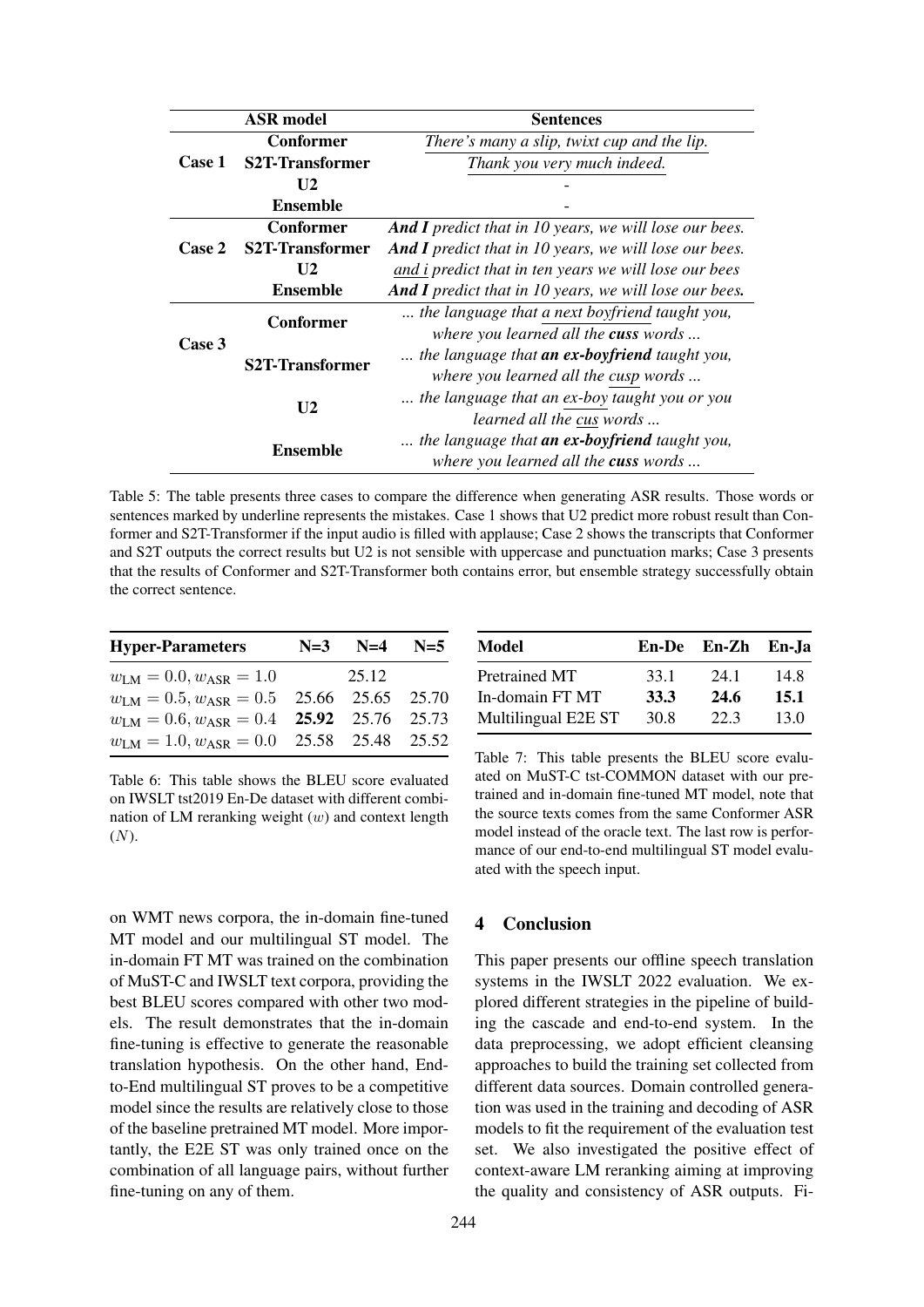nally, we demonstrated that the cascade system consisted of reranking ASR system and MT model has the best performance than end-to-end system. In our future works, we would like to investigate more strategies on improving the consistency of ASR outputs beyond reranking, as well as better training and data augmentation strategies for endto-end models.

#### References

- <span id="page-6-1"></span>Antonios Anastasopoulos, Luisa Bentivogli, Marcely Z. Boito, Ondřej Bojar, Roldano Cattoni, Anna Currey, Georgiana Dinu, Kevin Duh, Maha Elbayad, Marcello Federico, Christian Federmann, Hongyu Gong, Roman Grundkiewicz, Barry Haddow, Benjamin Hsu, Dávid Javorský, Věra Kloudová, Surafel M. Lakew, Xutai Ma, Prashant Mathur, Paul McNamee, Kenton Murray, Maria Nădejde, Satoshi Nakamura, Matteo Negri, Jan Niehues, Xing Niu, Juan Pino, Elizabeth Salesky, Jiatong Shi, Sebastian Stüker, Katsuhito Sudoh, Marco Turchi, Yogesh Virkar, Alex Waibel, Changhan Wang, and Shinji Watanabe. 2022. FINDINGS OF THE IWSLT 2022 EVALUATION CAMPAIGN. In *Proceedings of the 19th International Conference on Spoken Language Translation (IWSLT 2022)*, Dublin, Ireland. Association for Computational Linguistics.
- <span id="page-6-2"></span>Roldano Cattoni, Mattia Antonino Di Gangi, Luisa Bentivogli, Matteo Negri, and Marco Turchi. 2021. [Must-c: A multilingual corpus for end](https://doi.org/10.1016/j.csl.2020.101155)[to-end speech translation.](https://doi.org/10.1016/j.csl.2020.101155) *Comput. Speech Lang.*, 66:101155.
- <span id="page-6-12"></span>Jiatao Gu, James Bradbury, Caiming Xiong, Victor O. K. Li, and Richard Socher. 2018. [Non](https://openreview.net/forum?id=B1l8BtlCb)[autoregressive neural machine translation.](https://openreview.net/forum?id=B1l8BtlCb) In *6th International Conference on Learning Representations, ICLR 2018, Vancouver, BC, Canada, April 30 - May 3, 2018, Conference Track Proceedings*. OpenReview.net.
- <span id="page-6-0"></span>Anmol Gulati, James Qin, Chung-Cheng Chiu, Niki Parmar, Yu Zhang, Jiahui Yu, Wei Han, Shibo Wang, Zhengdong Zhang, Yonghui Wu, and Ruoming Pang. 2020. [Conformer: Convolution-augmented](https://doi.org/10.21437/Interspeech.2020-3015) [transformer for speech recognition.](https://doi.org/10.21437/Interspeech.2020-3015) In *Interspeech 2020, 21st Annual Conference of the International Speech Communication Association, Virtual Event, Shanghai, China, 25-29 October 2020*, pages 5036– 5040. ISCA.
- <span id="page-6-4"></span>François Hernandez, Vincent Nguyen, Sahar Ghannay, Natalia A. Tomashenko, and Yannick Estève. 2018. [TED-LIUM 3: Twice as much data and](https://doi.org/10.1007/978-3-319-99579-3_21) [corpus repartition for experiments on speaker adap](https://doi.org/10.1007/978-3-319-99579-3_21)[tation.](https://doi.org/10.1007/978-3-319-99579-3_21) In *Speech and Computer - 20th International Conference, SPECOM 2018, Leipzig, Germany, September 18-22, 2018, Proceedings*, volume

11096 of *Lecture Notes in Computer Science*, pages 198–208. Springer.

- <span id="page-6-5"></span>Yoon Kim and Alexander M. Rush. 2016. [Sequence](https://doi.org/10.18653/v1/d16-1139)[level knowledge distillation.](https://doi.org/10.18653/v1/d16-1139) In *Proceedings of the 2016 Conference on Empirical Methods in Natural Language Processing, EMNLP 2016, Austin, Texas, USA, November 1-4, 2016*, pages 1317–1327. The Association for Computational Linguistics.
- <span id="page-6-6"></span>Taku Kudo and John Richardson. 2018. [Sentencepiece:](https://doi.org/10.18653/v1/d18-2012) [A simple and language independent subword tok](https://doi.org/10.18653/v1/d18-2012)[enizer and detokenizer for neural text processing.](https://doi.org/10.18653/v1/d18-2012) In *Proceedings of the 2018 Conference on Empirical Methods in Natural Language Processing, EMNLP 2018: System Demonstrations, Brussels, Belgium, October 31 - November 4, 2018*, pages 66–71. Association for Computational Linguistics.
- <span id="page-6-7"></span>Nathan Ng, Kyra Yee, Alexei Baevski, Myle Ott, Michael Auli, and Sergey Edunov. 2019. [Facebook](https://doi.org/10.18653/v1/w19-5333) [fair's WMT19 news translation task submission.](https://doi.org/10.18653/v1/w19-5333) In *Proceedings of the Fourth Conference on Machine Translation, WMT 2019, Florence, Italy, August 1- 2, 2019 - Volume 2: Shared Task Papers, Day 1*, pages 314–319. Association for Computational Linguistics.
- <span id="page-6-8"></span>Myle Ott, Sergey Edunov, Alexei Baevski, Angela Fan, Sam Gross, Nathan Ng, David Grangier, and Michael Auli. 2019. [fairseq: A fast, extensible](https://doi.org/10.18653/v1/n19-4009) [toolkit for sequence modeling.](https://doi.org/10.18653/v1/n19-4009) In *Proceedings of the 2019 Conference of the North American Chapter of the Association for Computational Linguistics: Human Language Technologies, NAACL-HLT 2019, Minneapolis, MN, USA, June 2-7, 2019, Demonstrations*, pages 48–53. Association for Computational Linguistics.
- <span id="page-6-3"></span>Vassil Panayotov, Guoguo Chen, Daniel Povey, and Sanjeev Khudanpur. 2015. [Librispeech: An ASR](https://doi.org/10.1109/ICASSP.2015.7178964) [corpus based on public domain audio books.](https://doi.org/10.1109/ICASSP.2015.7178964) In *2015 IEEE International Conference on Acoustics, Speech and Signal Processing, ICASSP 2015, South Brisbane, Queensland, Australia, April 19-24, 2015*, pages 5206–5210. IEEE.
- <span id="page-6-10"></span>Kishore Papineni, Salim Roukos, Todd Ward, and Wei-Jing Zhu. 2002. [Bleu: a method for automatic eval](https://doi.org/10.3115/1073083.1073135)[uation of machine translation.](https://doi.org/10.3115/1073083.1073135) In *Proceedings of the 40th Annual Meeting of the Association for Computational Linguistics, July 6-12, 2002, Philadelphia, PA, USA*, pages 311–318. ACL.
- <span id="page-6-9"></span>Daniel S. Park, William Chan, Yu Zhang, Chung-Cheng Chiu, Barret Zoph, Ekin D. Cubuk, and Quoc V. Le. 2019. [Specaugment: A simple data](https://doi.org/10.21437/Interspeech.2019-2680) [augmentation method for automatic speech recogni](https://doi.org/10.21437/Interspeech.2019-2680)[tion.](https://doi.org/10.21437/Interspeech.2019-2680) In *Interspeech 2019, 20th Annual Conference of the International Speech Communication Association, Graz, Austria, 15-19 September 2019*, pages 2613–2617. ISCA.
- <span id="page-6-11"></span>Matthew Snover, Bonnie Dorr, Richard Schwartz, Linnea Micciulla, and John Makhoul. 2006. A study